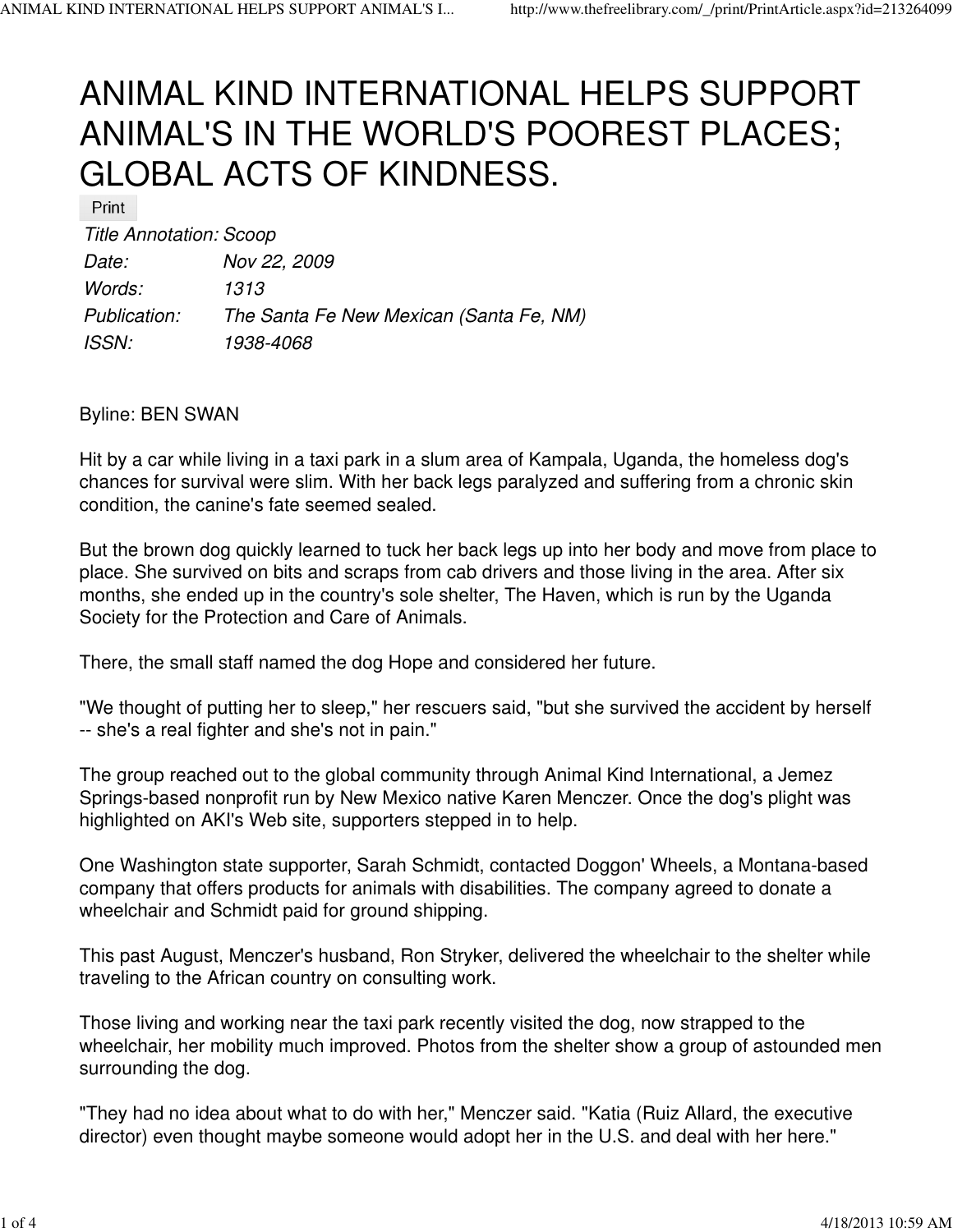Passionate about the welfare of animals throughout the world, Menczer has devoted her life to improving the condition of all beings. For more than two decades, she and her husband have worked overseas in some of the world's poorest countries. Karen's focus through USAID has been on biodiversity, natural resources and conservation issues, while Ron's career as a Foreign Service officer centered more on agriculture and economic growth.

But while working to improve the lives of humans in developing countries, both could not neglect the lives of animals they saw existing in horrid conditions. The couple's off-duty hours were devoted to helping them.

"I've always volunteered to help animals," Menczer said. "When I was 15, I volunteered at Animal Humane in Albuquerque. When you go to a place and you see there's a need, some people might say, 'Oh, I just can't do it.' I was just never able to say that."

But when Stryker decided it was time to retire and settle in the U.S. permanently, Menczer knew she couldn't abandon the animals, or the people who had touched their lives.

"I always knew I would start this," Menczer said recently about AKI, settling into the comfortable front porch of the couple's Jemez Springs home. "And I knew I couldn't do it overseas -- that I'd need e-mail and Internet connection."

The couple was also looking for a stable home for the companion animals they've rescued through their travels: Lucy, a German shepherd cross who failed as a guard dog in Uganda. Rosie, a border collie from Botswana. Allie, a sassy cat from Jamaica. LP, a cat from Uganda. And Bruni, a white-haired New Mexican stray. Bruni is short for Obruni, what Anglos are called in Ghana.

After working on AKI's nonprofit status and establishing a board, Menczer launched its Web site two years ago and continues to help animals through a growing network of like-minded souls. AKI helps support animal welfare groups in nine countries: Armenia, Bosnia and Herzegovina, Botswana, Ghana, Honduras, Jamaica, Namibia, Southern Sudan and Uganda.

The support is quiet, but consistent. And the all-volunteer group has earned accolades and respect. Barbara Castleman, a Santa Fe resident and former staffer with the World Society of the Protection of Animals, said Menczer's work is unique in that she has firsthand knowledge of the groups.

Castleman became familiar with AKI while working with Deborah Binns in Jamaica after Hurricane Dean. Binns, who receives support through AKI, rescues and cares for animals in Kingston's inner city. Menczer herself worked 10 months in Jamaica and helped Binns feed and care for street dogs and cats every Saturday.

Personal attention to animals helps change people's minds, Menczer said. In urban areas of Uganda, where Menczer and Stryker spent much of their time overseas, most dogs are guard animals. They are generally treated poorly to make them vicious, starved and fed red chiles to "keep them angry." The dogs spend most of their daylight hours in a small confined box, let out only at night to protect shops or homes.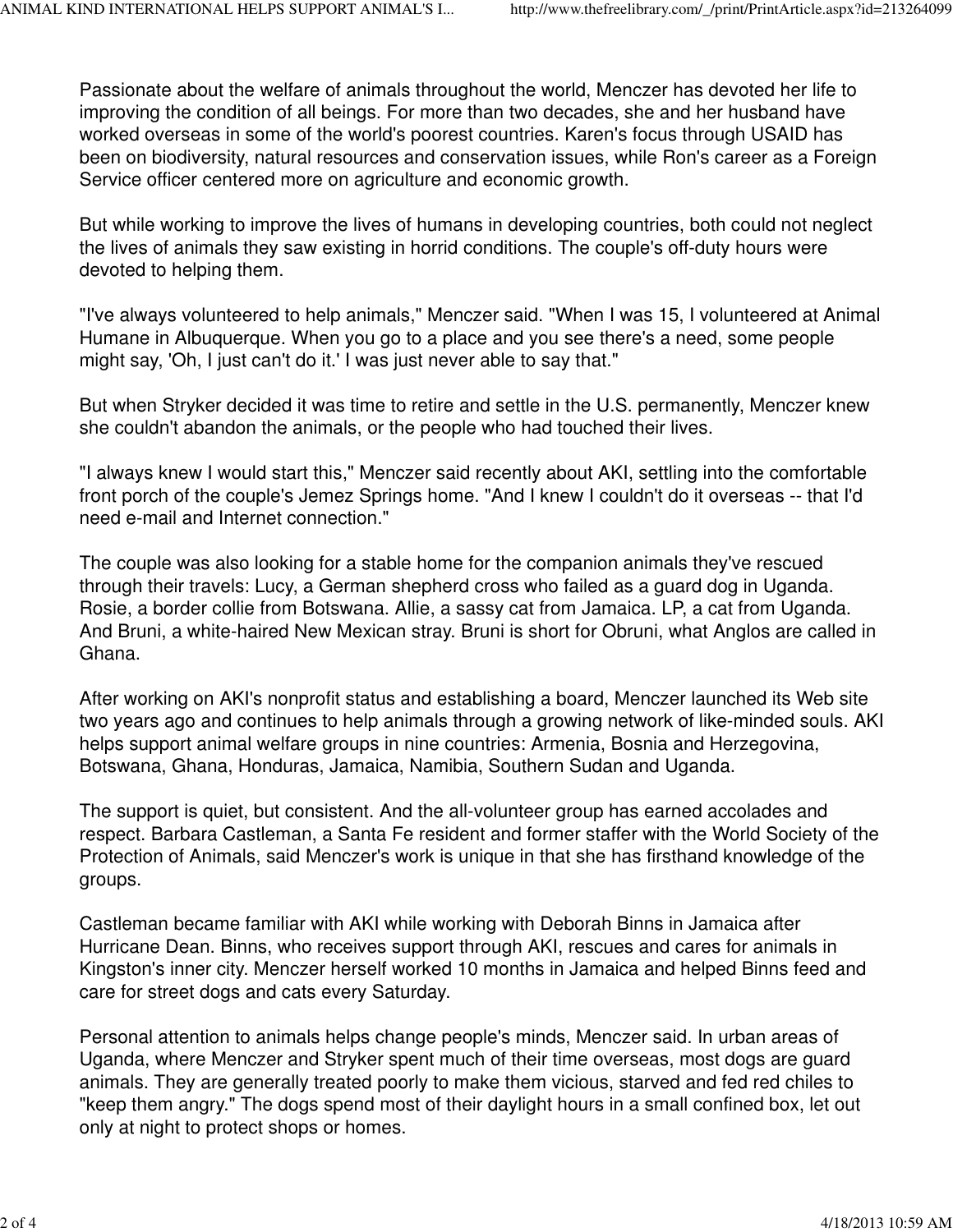Menczer worked with one guard dog, Simba, taking him for daily walks for five years. It surprised the townspeople.

"No one was used to seeing dogs being walked then," Menczer said. "Many don't think dogs have feelings, because dogs can't speak and they think that translates into not being able to feel things. And they don't think dogs have different personalities. But if you treat dogs all the same - beating them, starving them -- they are all going to be scary and vicious."

But people noticed the attention she was giving to animals. One day a man came to visit her at her office.

"He said, 'Madam, you don't know me, but I see you walking dogs on the road, and I figure if you're nice to dogs, you're nice to people.' "

The couple's gardener also noticed how they treated animals. Ibra didn't know much about dogs, Menczer said, but over the months he grew to understand and love dogs. He became the first community animal welfare worker for Uganda SPCA.

"He's now traveling as a guard or driver in Afghanistan, and he tells me he's trying to teach people there to care for their animals," she said. "There's a lot, I think, to just seeing someone be kind to animals."

Grass-roots work is at the core of the organizations that AKI supports, and all of the groups were created and run by local people or longtime residents. While many animals are mistreated, people do understand the need for better care, she said, noting that free veterinary clinics are always packed, especially in rural areas.

Changing perceptions on how animals should be treated will take education and time, Menczer said. But the kindness shared with one animal is contagious. That's why keeping the groups alive through donations is critical.

"My role is to just get more visibility for these people who are doing amazing things in difficult situations," she said. "It's about linking Americans to these people in other countries that need help."

Menczer, who still does consulting work for USAID, uses her contacts to ensure 100 percent of the donations goes directly to the group's works. AKI also has a tracking system to make sure the money is being spent where it will do the most good, she said. But for many of the groups, a little money goes a long way.

While some may argue that much work needs to be done to better the lives of animals in the U.S. and New Mexico, both Stryker and Menczer take a global view of animal welfare. They also understand that animal welfare organizations in poorer countries are left out in the competition for limited resources.

"We live on a planet," Menczer said, echoing her husband's sentiments. "Sure, you want to support local, but you also want to help elsewhere. Some of these things are so easy to resolve, like getting a digital scale or a new catchpole. There's a chance to make a big difference for these places."